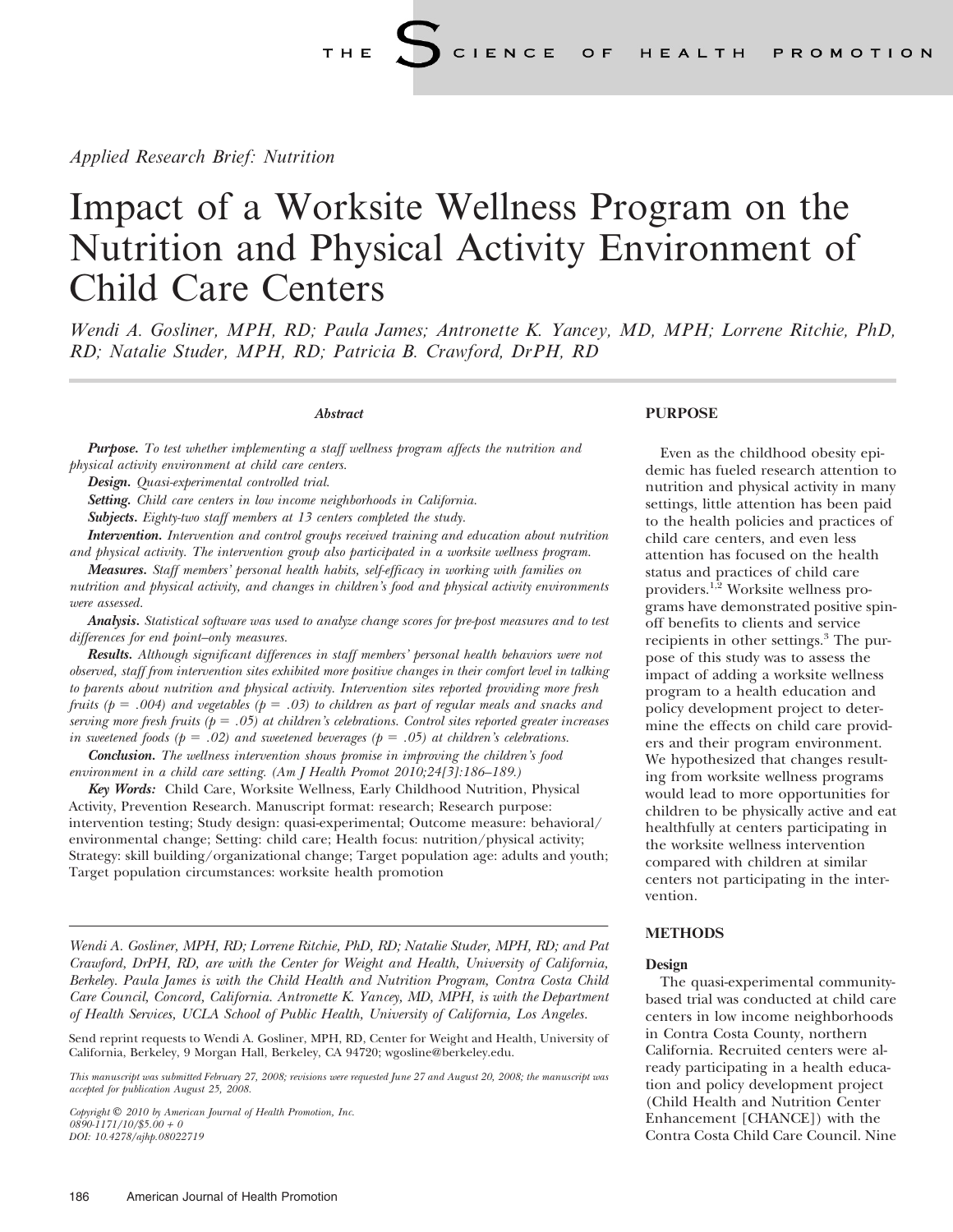pairs of CHANCE centers were matched on city of location and program size and were randomized to worksite wellness intervention or control group. The study was approved by the University of California, Berkeley Committee for Protection of Human Subjects.

#### Sample

Of 18 sites contacted, 13 (6 intervention and 7 control) entered and completed the study. The mean number of children per site was 89 (range, 60–120) for intervention sites and 124 (range, 78–162) for control sites.

#### **Measures**

Staff at participating centers completed self-administered questionnaires before initiation of interventions and approximately 10 months later. A series of questions collected providers' age, gender, race/ethnicity, education level, job title, frequency of consuming particular foods and beverages, level of physical activity, and perceptions of health and habits. Questionnaires were adapted from a previous study<sup>3</sup> and included validated workplace support and self-efficacy measures such as perceived workplace support for healthful behaviors and perceived comfort and success in working with parents on issues of children's nutrition and physical activity. Frequency of certain foods and beverages being served as part of work events also was queried. At end point only, providers were asked how often children received particular foods and beverages during celebrations or regular meals and snacks, and intervention staff also responded about wellness activity participation.

#### Intervention

Intervention and control sites received training and technical assistance regarding children's health and nutrition and received a set of nutrition and physical activity policies for child care centers. The additional wellness program at intervention sites was developed in cooperation with intervention site staff and consisted of the following four activities: (1) kick-off wellness training with individual health consultations, (2) monthly newsletters and paycheck stuffers, (3) walking program, and (4) staff follow-up visits.

The 1-day wellness project kick-off, conducted by one of the coauthors (A.K.Y.), focused on the importance of nutrition and physical activity for health and emphasized the challenges of healthy eating and active living in a physical and social culture that promotes overeating and sedentary behaviors. The goal of the workshop was to inform providers about their personal health status, to empower them to improve their health, and to brainstorm about ways in which their worksites could support their health goals. Health assessments offered included bone density, body mass index, blood pressure, body fat, heart rate, and diet and physical activity level. Early childhood education course credit and raffle prizes were offered as incentives to attend. After the workshop, four of six intervention sites offered the health assessments on-site for staff members who missed the kick-off.

Project newsletters promoting healthy eating and physical activity and highlighting participants' personal achievements were distributed monthly for 9 months, as were ''paycheck stuffers'' reinforcing similar messages. Each site was offered a group walking program in which center staff received collective incentive awards as they reached milestones. Project staff support was provided for all activities.

#### Statistical Analysis

Average change scores for the intervention and control groups were calculated. Answers for each question were classified using ordinal scaling, and differences between pre- and postperiods were calculated. Regression analysis was used to detect any significant differences in change from baseline to end point between the intervention and control groups. The regression model was adjusted for baseline response. SAS software (version 9.1; SAS Institute, Cary, NC) was used for all analyses. The significance of differences between intervention and control sites was determined using  $\chi^2$  analysis or Fisher exact test.

#### RESULTS

#### Sample Characteristics

A total of 124 subjects (84% of the staff members at participating centers) entered the study. Complete pre-post

data were available for 89 (72%) subjects (50 [56%] in the intervention group and 39 [44%] in the control group). Of those not returning at end point, most had changed employment (80%) or were on leave or vacation  $(14\%)$ .

Seven intervention group members who reported participating in less than half of the intervention activities were considered inadequately exposed and were excluded from the analysis, leaving 43 staff in the intervention group. Of 43 staff, 56% attended the kick-off workshop, 81% participated in on-site health screenings, 95% reported reading the monthly newsletters, and 47% participated in the walking program.

Intervention and control staff had similar demographic characteristics. They were overwhelmingly female (98%), aged 25 to 64 years (91%), and racially/ethnically diverse (49% white, 24% Asian or Pacific Islander, 17% African-American, 13% Hispanic/Latino, and 6% other). Participants could mark more than one box for race/ ethnicity. Most had attended some college (52%), and some had received an associate degree (21%) or a bachelor degree (16%).

#### Staff Health Behavior Change

While slightly larger increases in healthful behaviors were observed for intervention site staff compared with controls for almost all indicators, only the change in sweetened beverage consumption was statistically significant (Table 1). Intervention site staff reported a small decrease in the number of sweetened beverages consumed daily, and control site staff reported a small increase ( $p = .04$ ).

#### Staff Members' Self-Efficacy in Working With Families

After the intervention, staff members at intervention sites were more likely than controls to show positive change in measures of self-efficacy in working with families (Table 1). Intervention site staff thought it was easier to engage parents in discussions about their children's eating  $(p = .04)$  and were more comfortable in talking with parents about their children's physical activity ( $p = .02$ ) after the intervention. Staff members at control sites showed slight decreases in their perception of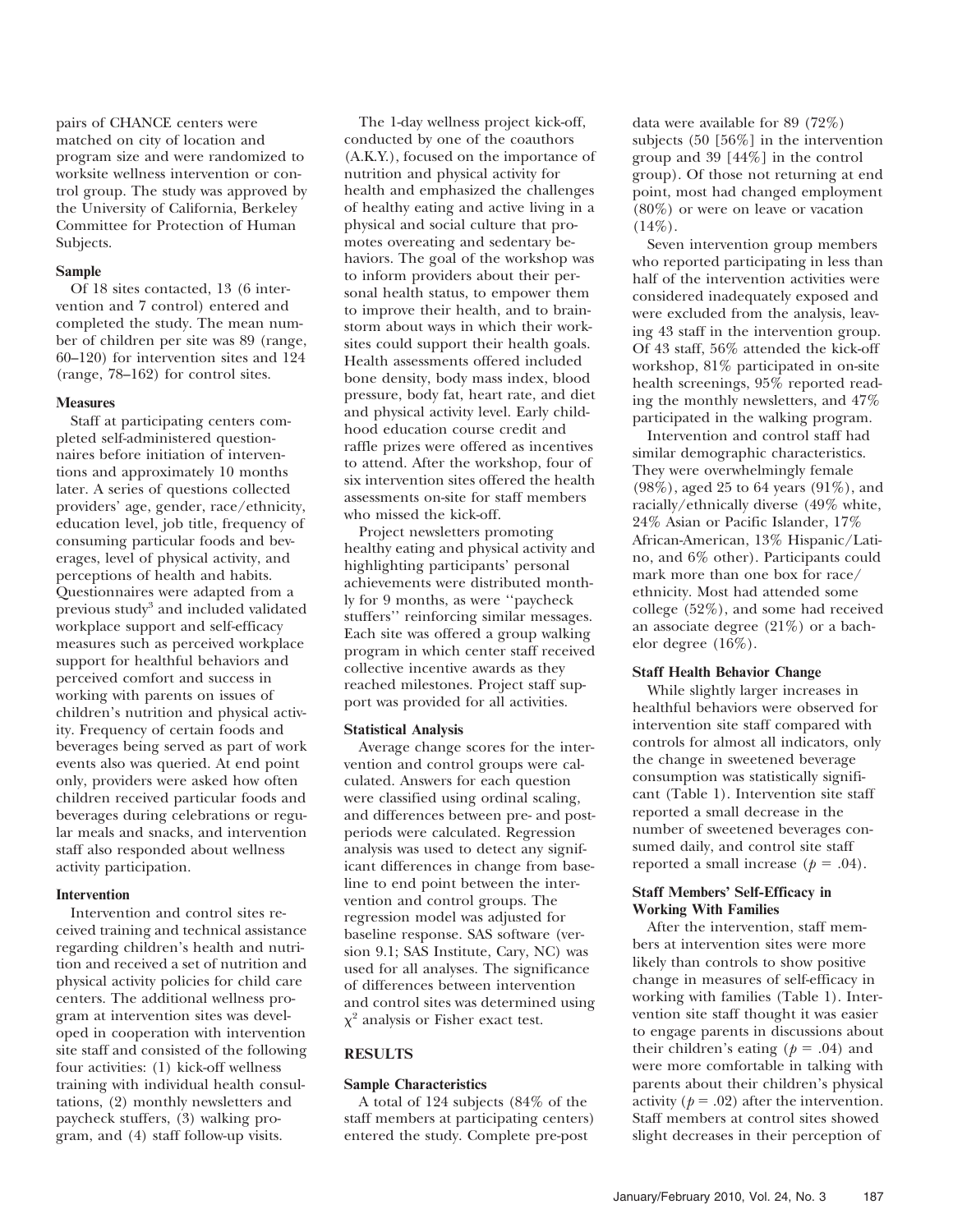| Change, mean (SD)                                                   |                                 |                      |           |                            |  |  |
|---------------------------------------------------------------------|---------------------------------|----------------------|-----------|----------------------------|--|--|
| Variable                                                            | Intervention ( $n = 43$ )       | Control ( $n = 39$ ) | p         | <b>Direction of Change</b> |  |  |
|                                                                     | <b>Staff Health Behaviors</b>   |                      |           |                            |  |  |
| Days per week exercise<br>$>30$ min                                 | 0.19(0.81)                      | $-0.05(0.94)$        | <b>NS</b> | $+$                        |  |  |
| Days per week watch $\geq$ 3 h of<br>television                     | $-0.03(0.97)$                   | $-0.11(1.16)$        | <b>NS</b> |                            |  |  |
| Physical activity intentions                                        | 0.10(1.01)                      | $-0.03(0.84)$        | <b>NS</b> | $+$                        |  |  |
| Days per week eat $\geq$ 1 servings<br>of junk food                 | $-0.08(0.67)$                   | 0.06(0.98)           | <b>NS</b> | $+$                        |  |  |
| Days per week eat $\geq$ 5 servings<br>of fruits-vegetables         | 0.15(0.96)                      | $-0.12(0.95)$        | <b>NS</b> | $+$                        |  |  |
| How often drink a glass of water<br>per day                         | 0.00(1.17)                      | 0.00(1.21)           | <b>NS</b> | 0                          |  |  |
| Times per day drink<br>sweetened beverages                          | $-0.10(1.01)$                   | 0.33(1.34)           | 0.04      | $+$                        |  |  |
|                                                                     | <b>Self-Efficacy Indicators</b> |                      |           |                            |  |  |
| Ease of engaging parents in<br>discussion of child's<br>eating      | 0.22(1.01)                      | $-0.31(1.24)$        | 0.04      | $+$                        |  |  |
| Comfort in talking to parents<br>about child's eating               | $-0.10(0.80)$                   | $-0.17(1.08)$        | <b>NS</b> | $+$                        |  |  |
| Comfort in talking to parents<br>about child's physical<br>activity | 0.20(0.87)                      | $-0.22(0.68)$        | 0.02      | $+$                        |  |  |
| Comfort in encouraging parents'<br>physical activity with children  | 0.12(0.78)                      | 0.08(0.84)           | <b>NS</b> | $+$                        |  |  |

#### Table 1 Change in Staff Members' Health Behaviors and Self-Efficacy\*

\* Boldface indicates statistical significance. Direction of change refers to whether the comparison of mean change between the intervention and control groups suggests that the intervention was effective. A "+" direction of change indicates that the intervention group changed more in the direction expected if the intervention was effective. A "-" direction of change suggests that the control group changed more in the direction that would be expected of the intervention group. A''0'' indicates no mean change for either group. Because of missing data, the actual sample size for the intervention group varied from 37 to 43; for the control group, the sample size varied from 34 to 39.

self-efficacy related to nutrition and physical activity.

#### Perception of Workplace Support for Nutrition and Physical Activity

Staff members at intervention and control sites showed modest but nonsignificant increases in perceived workplace support during the intervention period. These changes were not significantly different between intervention and control groups.

#### Children's Food and Physical Activity Environment

At end point, intervention site staff were significantly more likely than controls to respond that they had included more fresh fruits ( $p = .004$ ) and vegetables ( $p = .03$ ) as part of children's regular meals and snacks during the intervention year and were more likely to report inclusion of fresh fruits ( $p = .05$ ) and vegetables (NS) as part of children's celebrations (Table 2). Control site staff were significantly more likely to report that children's celebrations at their sites included more sweetened foods ( $p =$ .025) and beverages ( $p = .05$ ) in the past year. End point assessment of children's physical activity was similar for intervention and control site staff.

#### DISCUSSION

#### Summary

Our results indicate a potential added benefit of conducting worksite wellness activities with child care providers to supplement a health education and policy development program. At end point, significant differences between intervention and control sites were seen for several foods and beverages provided to children in their care. These findings suggest that delivering health messages to staff members in terms of their own health may have facilitated the adoption of health improvements for children. While our ultimate outcome of interest was children's food and activity environment, we expected our program to affect the intermediate outcomes of staff health and organizational support. However, we found that the intervention had a limited impact on staff members' personal health habits. Instead, staff seemed to apply information provided in terms of their own health to ways in which they could better care for children. Improvement in amounts of fruits and vegetables served is especially encouraging in light of the fact that the limited data available suggest that child care programs often offer inadequate amounts of fruits and vegetables to children. $1,4$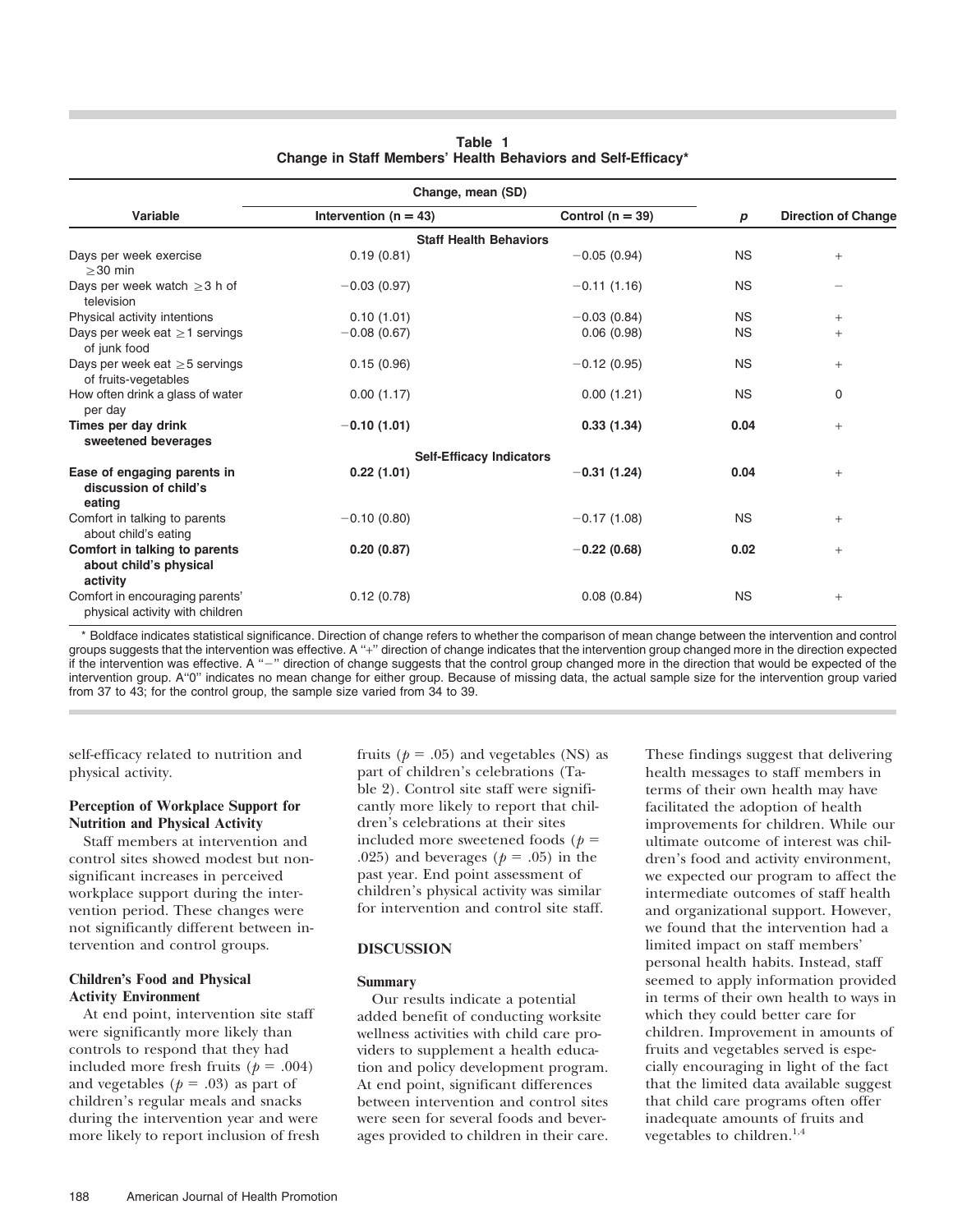Table 2 Intervention Effects on Foods and Beverages Provided to Children\*

|                            | No. (%)                                                                                               |                      |           |
|----------------------------|-------------------------------------------------------------------------------------------------------|----------------------|-----------|
| Response                   | Intervention ( $n = 43$ )                                                                             | Control ( $n = 39$ ) | p         |
|                            | Reported Providing the Following Items in Children's Meals and Snacks More Often During the Past Year |                      |           |
| <b>Fresh fruits</b>        | 31(74)                                                                                                | 15(41)               | 0.004     |
| <b>Fresh vegetables</b>    | 27(64)                                                                                                | 14 (38)              | 0.03      |
| Sweetened beverages        | 3(7)                                                                                                  | 3(8)                 | <b>NS</b> |
| Sweetened foods            | 2(5)                                                                                                  | 2(5)                 | <b>NS</b> |
|                            | Reported Providing the Following Items in Children's Celebrations More Often During the Past Year     |                      |           |
| <b>Fresh fruits</b>        | 16 (39)                                                                                               | 9(24)                | 0.05      |
| Fresh vegetables           | 13 (32)                                                                                               | 9(24)                | NS.       |
| <b>Sweetened beverages</b> | 3(7)                                                                                                  | 10(27)               | 0.05      |
| <b>Sweetened foods</b>     | 6(15)                                                                                                 | 13 (34)              | 0.025     |

\* Boldface indicates statistical significance. This series of questions was asked only at end point. Because of missing data, the actual sample size for the Intervention group varied from 41 to 43; for the Control group, the same sample size varied from 37 to 39.

Caring for young children is demanding and is typically accompanied by low pay, high stress, and suboptimal professional status.5,6 Our experience was that child care providers appreciated the opportunity to discuss their personal health with a health professional at their workplace. Instead of telling staff how to better perform their jobs, we focused on improving providers' perceptions of selfvalue and importance as individuals. Additional rigorous studies of this approach are needed.

#### Limitations

Our small sample size was further reduced by the high turnover rate of child care providers, limiting our ability to detect significance for many of our indicators. The outcome that became most significant, changes in the children's food environment, had weak measures and lacked pre-post data. It was clear from our results that staff members believed that they improved in this area as a result of their participation, and our anecdotal impressions reinforced this finding. Future studies should include an objective observation of the food and physical activity environments, including workplace supports. At some sites,

not all child care providers completed project questionnaires; therefore, our remaining sample may have some participant bias. This community-based participatory intervention project was driven in large part by the child care programs with which we were working. While certainly a strength in designing and implementing the intervention, this approach introduced research challenges. Specifically, we were not able to determine precisely the activities that would occur and, thus, could not capture all of the relevant information at baseline.

#### **Significance**

The United States is experiencing an epidemic of poor nutrition and physical inactivity. During the child care years, norms for children's behavior are established by care providers, children, and parents. Findings from this study suggest that targeting messages to child care providers about their own health may increase the likelihood that they will provide a healthy food environment for children, even without changing their own health behavior. Further research is needed to confirm these findings, but future efforts to develop best practices for child care

health should incorporate the concept of staff wellness.

#### Acknowledgments

This study was supported by the Food Stamp Nutrition Education program of the U.S. Department of Agriculture. We thank Mary Ann Ferrera, Mary Fuji, and Shirley Zuorski for their contributions to the development and implementation of this project; as well as Mark Hudes for his contribution to the data analysis. We also thank the numerous partners at the participating child care centers for their energy, enthusiasm, creativity, and time.

#### References

- 1. Story M, Kaphingst KM, French S. The role of child care settings in obesity prevention. Future Child. 2006;16:143-168.
- 2. Gupta RS, Shuman S, Taveras EM, et al. Opportunities for health promotion education in child care. Pediatrics. 2005;116:e499–e505.
- 3. Crawford PB, Gosliner W, Strode P, et al. Walking the talk: Fit WIC wellness programs improve self-efficacy in pediatric obesity prevention counseling. Am J Public Health. 2004;94:1480–1485.
- 4. Padget A, Briley ME. Dietary intakes at childcare centers in central Texas fail to meet Food Guide Pyramid recommendations. J Am Diet Assoc. 2005;105:790–793.
- 5. Gratz RR, Claffey A. Adult health in child care: health status, behaviors and concerns of teachers, directors and family care providers. Early Child Res Q. 1996;11:243–267.
- 6. Caulfield R, Kataoka-Yahiro M. Health training needs of child care professionals. Early Child Educ J. 2001;29:119–123.